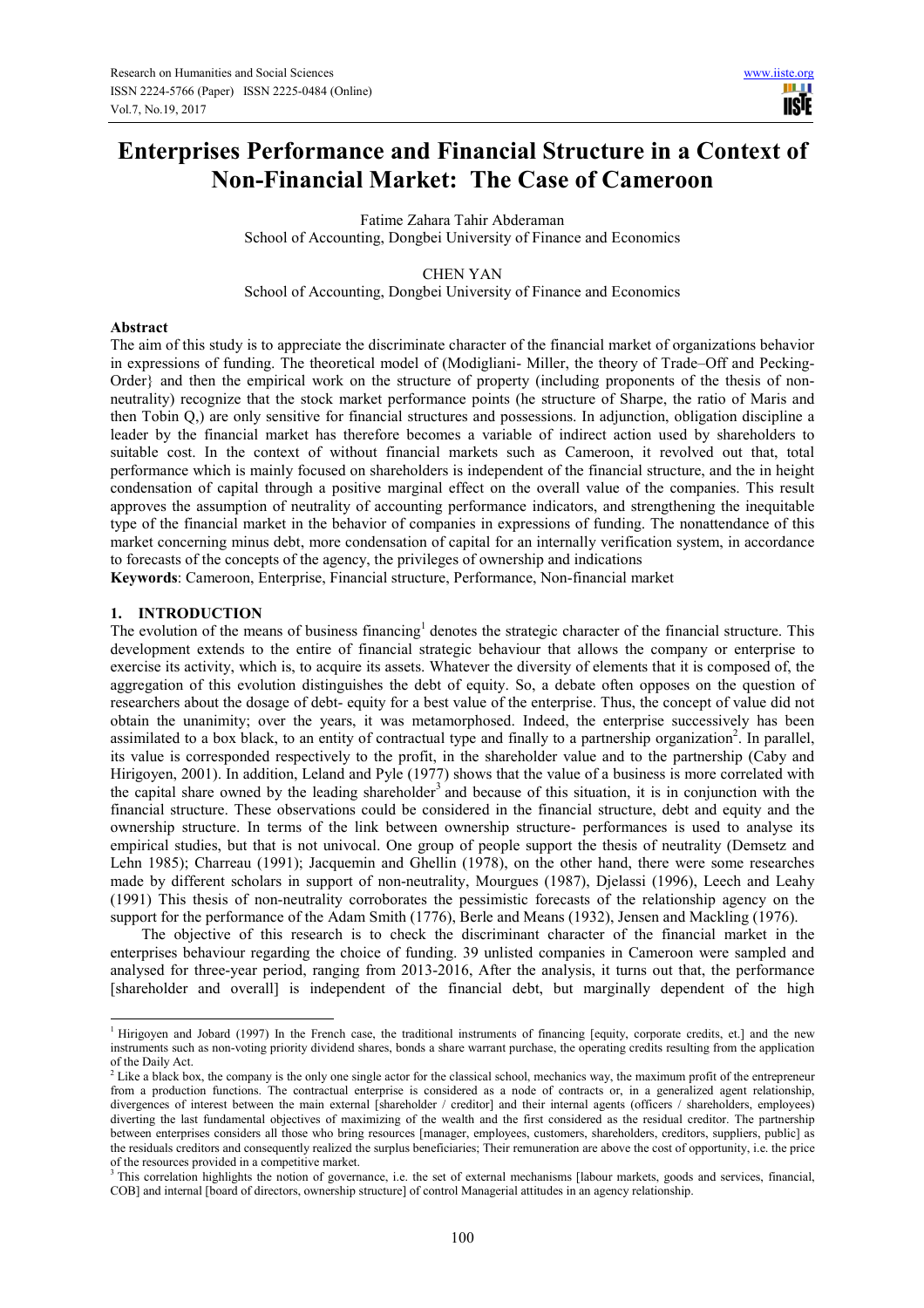#### concentration of the capital.

L

Before describing the followed methodology and the results obtained, it is useful to give a brief presentation of the theoretical framework of our study.

## **2. THE FRAMEWORK ANALYSIS, STRUCTURE FINANCIAL / PERFORMANCE**

This research is located in the framework of many studies carried out on the financial structure, on the stricter sense of the debt-equity, and the ownership structure.

## **2.1. THE DOSAGE OF DEBT-EQUITY AND THE PERFORMANCE<sup>4</sup>**

In rupture with financial orthodoxy preoccupied about financial<sup>5</sup> balance, the model of Modigliani and Miller (1958) triggered a real scientific revolution and focused on the value for the enterprises. The *Trade-Off theory* and the *Pecking Order theory* give the best explanation of the metamorphosis of financial behaviour of the firms. Thereby, the models of compromise can be distinguished from the hierarchy.

#### **2.1.1. THE MODELS OF COMPROMISE**

It is obvious that, no privilege is agreed to the debt or in the equity. Only the opportunities that offer one or the others allow adjustment. Registered in this logic, the Modigliani- Miller model and the theory of the Trade- Off can be quoted.

**a) MODIGLIANI-MILLER (MM) MODEL: AMBIGUITY OF OPTIMAL FINANCIAL STRUCTURE:**  Two stages denote the elaboration of this model, founded on the perfection of market: The initial stage 1958, without tax incidence, with null impact for the leverage of debt {compensation of the expectancy positive effect of expected equity by the negative effect of financial risk $\}$ . Thus, the financial structure is neutral in considering of the company value; The stage of 1963, with tax incidence, with tax deductible of financial expenses {DiTc; with D, the perpetual debt; i; the risk - free interest rate, Tc, the Rate of tax on the enterprises}, debt always has a positive effect on the value of the enterprises whatever its level. The optimal structure of the enterprises is not determined or it corresponds to what is obtained with a maximum level of indebtedness, just to say an unrealistic situation of a company without equity or more precisely without social capital.

## **b) TRADE-OFF THEORY: EXISTENCE OF AN OPTIMAL FINANCIAL STRUCTURE.**

It is the result of the Myers (1984). It also includes two stages of development.

- The initial stage of static Trade-Off theory, which introduced to MM, the incidence of the bankruptcy <sup>4</sup>cost and leads to the determination of an optimal debt ratios. In this case, the increase of debt leads, in addition to the leverage effect to financial without impact on the value of the company, the bankruptcy cost has negative impact. So that, a reduction in the value compared to the MM;
- The Revisited stage which takes account of agency costs to respond to acerbic
- − criticism<sup>7</sup> addressed at the previous stage. The agency relationship leads to two categories of cost Jensen and Meckling (1976), the equity agency costs, i.e. expenditures made by shareholders to inflect at their causes, the deviation of the opportunistic leaders; the cost of the debt agency or expenses incurred by creditors to discipline, for their cause, the shareholders {including leader}. The use of indebtedness is a means of discipline by the financial market leaders, just to say that from one side, when the cost of the equity agency decreases, so, from other side the value of the company increases. At the same time, this indebtedness has been created by the agency costs of the debt that decrease the value of the company. Ultimately, the company value depends on the balance of these two contradictory effects due to the indebtedness 。

In sum, the virtue of indebtedness is attenuated. The target debt ratio, determined the optimal financial structure and hence the maximum value of the firm is located at the level of the positive maximum deviation between the positive effect on the equity of the agency costs and the negative effect on the debt agency costs.

#### **2.1.2. THE MODEL OF HIERARCHY: THE RESIDUAL CHARACTER OF THE DEBT**

It is derived from the work of Myers (1984) and Myers & Majlul (1984). This is also known as the Pecking-Order theory or theory of cherry picking (Hyafil, 1995), this model provides a decreasing financing preference, thus:

Self-financial debts, {including hybrid securities} and emissions of the new actions.<sup>8</sup>

The model leads to the conclusion that, the target debt ratio is not important because the debt is a residual

 $4<sup>5</sup>$  According to financial orthodoxy, the viability of a financial structure is measured by the financial equilibrium according to the principle that jobs must be financed by resources of the same maturity. This one guarantees the working capital to finance the working capital requirement and hope for a cash flow.

The bankruptcy of a company is the judiciary process that follows the failure. It generates direct costs [fees of counsel, the provisional administration before liquidation or reorganization ...], and indirect [loss of customers and suppliers as a result of loss of confidence, decline in the business figure, etc...]. The failure is the company's state

<sup>7</sup>Harris and Raviv (1991), Rajan and Zingales (1995), Kester (1986) etc. Show that more or less specific character of the assets is a determinant element of costs of the bankruptcy and also the financial structure [confirmation of the thesis of Williamson O.E,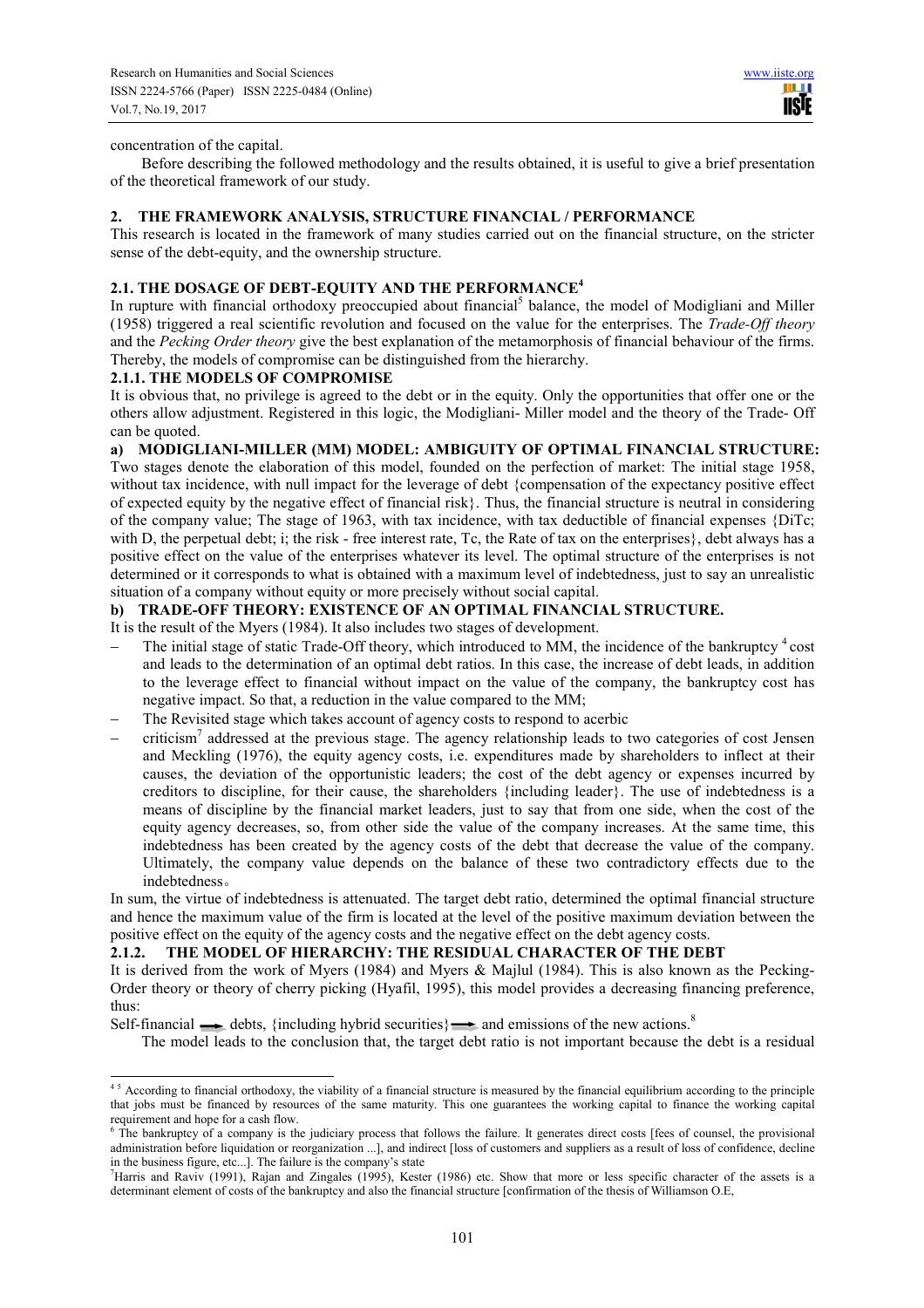needed during the expansion period and the necessary investment for the profitable projects. Thus, the present value of positive net is superior to the self- financing needed for external funding {surplus of necessary investment on self- financing} being that the debt limit is asymptotic for a company that can also appeal to the new shares.

The hierarchy of funding sources, beyond the strategic partition of own funds (distinction self- financing action news) better explains the differences in intra-industry debt<sup>9</sup> and justifies the inability to honour its debt service. Therefore, there will be a reaction to share prices linked to a transposition of substitution of debtequity<sup>10</sup> despite many disagreements on the optimal financial structure in global term of debt and equity<sup>1</sup> .

These models re-launched the debate on the question and some of their weaknesses discover the answers in the analysis of the ownership structure.

#### **2.2. THE OWNERSHIP STAKES STRUCTURE OF THE PERFORMANCE RESEARCH.**

For the agency relationship, the empirical studies oppose the analytical managerial purposes to family and controlled enterprises<sup>12</sup> Adams Smith (1976) and Berle, Means (1932). In recent times, the relationship of ownership structure performance has increased the number of favourable empirical studies either for the neutrality or the non-neutrality of the thesis.

## **2.2.1 THE THESIS OF STRUCTURE NEUTRALITY OF OWNERSHIP-PERFORMANCE**

Seeking the link between the index of concentration<sup>13</sup> and performance, Demsetz and Lehn (1985) conclude that, the structure of the capital detention is endogenous to the profit maximization process, and that, all the structures have the same environmental aggressiveness that led them to the same goal. Partially, this thesis is confirmed by 5

Charreau (1991) when he establishes that, the performance of the equity is indifferent to the organizational form. Jacquemin and Ghelin (1978) confirmed it for major French companies.

# **2.2.2 THE THESIS OF NON-NEUTRALITY PROPERTY STRUCTURE-PERFORMANCE**

It is registered in the logic of rights property or the logic of the primacy of individual interests in the behaviour of the social partners. In accordance with forecasts of Adams Smith, Berle and Means as well as Jensen and Mackling, the favourable empirical works distinguish two principal meanings which are cohabiting the convergence of interests between managers and owners when holding or controlling a non- significant part or anything. The leader cannot do something without external control and therefore search performance rooting when the officers, owners or agents, own or control a significant share of capital, avoiding the external control and seek their own interests {or those of their constituents by transfer of wealth}: Thus, the performance is compromised  $<sup>1</sup>$ </sup> .

The empirical works are, among others <sup>15</sup>, those of: Djelassi (1996) which, in the case of French companies listed, establish a positive relationship between performance and controlled companies at shareholder holding between 0 and 20% of the capital {convergence} and a negative relationship beyond 20% {rooting} Morck, Schleifer and Vishny (1988). In the case of U.S companies, when the main shareholder has between 0 and 5% of property, there is a positive relationship with the performance [convergence], whereas between 5 and 20% is negative [rooting] and beyond 25% is a positive [convergence]

These studies (1-1 and 1-2) in the fragmentary, are carried out in an environment with a financial market. In this context, Debt, and Property structure discipline the leaders. Only stock performance indicators are sensitive to the financial structure and the ownership structure in the face of the neutrality of accounting indicators<sup>16</sup>.

# **3. LITERATURE REVIEW**

Many literature reviews about enterprises performance and financial structure in a non-financial market are still

<sup>&</sup>lt;sup>58</sup>Why these preferences? Self-financing avoids the market, provides information on strategic projects, justifies themselves to investors, increases the organizational surplus for employees as a result of an economy on dividends; the debt in relation to the issue of the new shares has positive informative content (see Leland and Pyle (1977) and Ross (1977) for more details on signal theory), With, moreover, the enlistment of these shares by the existence of the emission premiums.

 $9$ <sup>It</sup> is understood that the assumptions of such an explanation, namely the constancy of the rate of growth and the rigidity of the dividend policy, are unrealistic, especially at the term.

 $\mu$ <sup>0</sup> When the company prefers debt to equity it increases stock prices to attract debt and declines in the opposite case.

<sup>&</sup>lt;sup>11</sup> The virtue of the debt is decreasing from MM to Trade-Off and Pecking-Order. Latter, recourse to debt is prior to the issuance of new shares, while the Trade-Off infirm that the companies have intangible assets [service business] which, because of their very high indirect bankruptcy costs, they prefers the new actions to the debt. In addition, the Trade-Off provides for a high debt ratio for mature firms, since the abundant cash flows largely cover the few possible profitable projects  $[NVA \ge 0]$  Free cash flow or surplus resources on the investment of profitable projects.

At first, there is separation of the diffuse ownership and of the decision [agent relationship]; Secondly, a family or an individual holds the largest share of social capital and can appoint a leader whom it dominates. The agency relationship is attenuated; thirdly, another company holds the large share of capital and appoints a manager. The agency relation is in the latter case of form and not of substance.

<sup>&</sup>lt;sup>13</sup>The index used by Demsetz and Lehn is given by the logarithmic expression LC = Log {C / [100-C]]. C being the percentage of capital held by the main shareholder. Leahy J. [1991] uses the same index.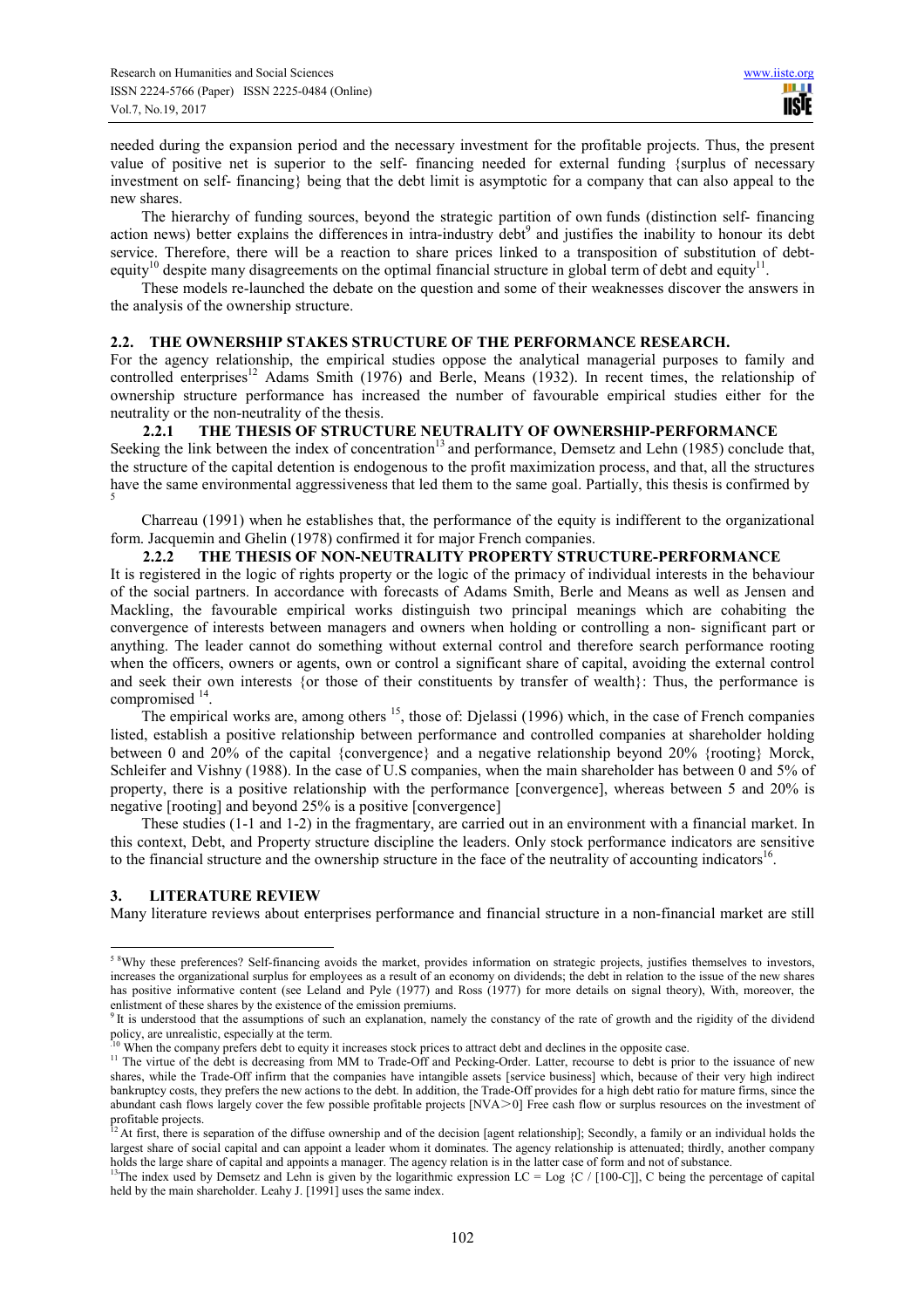available. In terms of structure and size, the financial structure mentions the whole connection of a difference between the sources of long-term enterprises funds. In addition, it's alluding to the part of long-term capital debts and then capital equity.

It is important to note that, most part the foreign theory about the term capital structures are the trade-off theory, MM theory, incentive theory, asymmetric and the debt level which is added to correlation. However, it shows that corporate liabilities have a positive and more advantageous effect on increasing enterprise performance.

Moreover, after Modigliani and Miller (1958) MM revolutionary theory, both domestic and researchers abroad, have done a large amount of theoretical and empirical studies of the financial structure. Concerning the experience of the outside world, financing in relation to borrowing does not necessarily lead to inefficient activities.

Ross's (1977) signaled that using hypothesis retained for financing debt is information theory, whereas Masulis (1983) established that enterprises performance and an extraordinary pleasant assets quality below the circumstance of steady investment. Thus, the highest quality of enterprise is the debt ratio, therefore, the value of ratio and also the liabilities of the company have a positive correlation.

Observation undertaken abroad reveals that, the aspect of the corporate governance structure, such as the structure of the property and the characteristics of the board has an influence on the performance of the company. Shleifer, Vishny, Morck, and Steen Pedersen and other researchers, have demonstrated that the attendance of the big shareholders to few extents in good opinion of the enterprises profession inducement and the ownership consolidation of positive effort are correlated with the corporate accomplishment. Fama (1980) explained that the level of market competition can adjust common attitude and will make less the free cash flow of the enterprise and to eliminate competition.

Griffith (2001) indicated that the increasing of the concurrence of product market led to an increasing in overall levels of effectiveness and the rates growth, Therefore, in a perfect competitive market, when the enterprise does not widen its earnings, it can particularly put the enterprise in harsh agency situation. Perez, Gonzalez and Guadalupe (2011) indicated that, an improvement in the intensity of competition leads to a decrease in evaluation of the private profit of control by management.

In addition, Hoberg et al. (2014) showed that, firm's financial tactics are significantly made by the threats and the dynamics of performance market. Indeed, competition of the asset market affects enterprise policy. Xin Yu (1998) and then Lu Zheng-fei, checked the datum of shanghai stock market in 1996 on the fundamental statistics system. They finalized that, there is a significant negative correlation to the profitability of the firm and the debt ratio of the firms. The study of Zong-wei and Cong-lai, (2004) confirmed a constructive correlation between the value of the firm and the rate of financing of the loan. Therefore, the coefficient of this correlation is low, by virtue of the fact that, the financing ratio of the loan to increase the value of the firm is not apparent.

# **3.1. RESEARCH QUESTION**

This study is characterized by the absence of stock market performance indicators, because of the lack of financial markets<sup>17</sup>. Nevertheless, lack of indicators has compelled us to ask the following questions:

- 1. What are the account indicators used in our research?
- 2. Are these account indicators neutral?
- 3. If yes, will the account indicators carry on being neutral?
- 4. If no, what will they be in a financial structure, which includes debt, equity and ownership structure?

# **4. RESEARCH METHOD**

L

The samples used for the research were 39 unlisted companies in Cameroon. These companies are of different sizes and can be divided into three different sectors as indicated in table 1 below. Table n°1: Sectorial distribution of the firms

| TWOTO II T. OOOGOTIMI MIDRITOMGOTI OT GIO IIIIID |                      |              |                                     |       |  |  |  |  |  |  |  |
|--------------------------------------------------|----------------------|--------------|-------------------------------------|-------|--|--|--|--|--|--|--|
| Business sectors                                 | Primary              | Secondary    | $\overline{\phantom{a}}$<br>ertiary | Total |  |  |  |  |  |  |  |
| Effectives                                       | <b>10</b>            | $\sim$<br>∠∠ |                                     | 30    |  |  |  |  |  |  |  |
| $\frac{0}{0}$                                    | $\mathcal{L}$<br>٦.٦ | 01.3         | $\sim$ . 1                          | 100   |  |  |  |  |  |  |  |

<sup>&</sup>lt;sup>6 14</sup> This negative nexus between the rooting of managers and the performance of the company can be called into question in a managerial undertaking. Indeed, in order to take root in the context of an agency relationship, managers usually make specific investments linked to their know-how that is beyond the control of shareholders. Consequently, these managers, who thus increase their managerial capital in this firm, have an interest in not being licensed and avoiding any conflict with the shareholders by aligning themselves with the objectives of  $\frac{15 \text{ Pa}}{15 \text{ Pa} \cdot 1}$  to value of the last.

<sup>16</sup> The main indicators stock market sensitive are, the Tobin Q [market value of the firm / book value of the firm],

Read also the theory of Holderness and Sheehan (1988); Leech and Leahy (1991); and then Mourgues, (1987).

the Marris ratios [stock market capitalization / net book value], the Sharpe measure [[expectancy of the profitability stock market/ rate of return without risk] / standard deviation of stock market profitability]. As for the generally insensitive accounting indicators, there is the economic rate of return, the operating rate of return.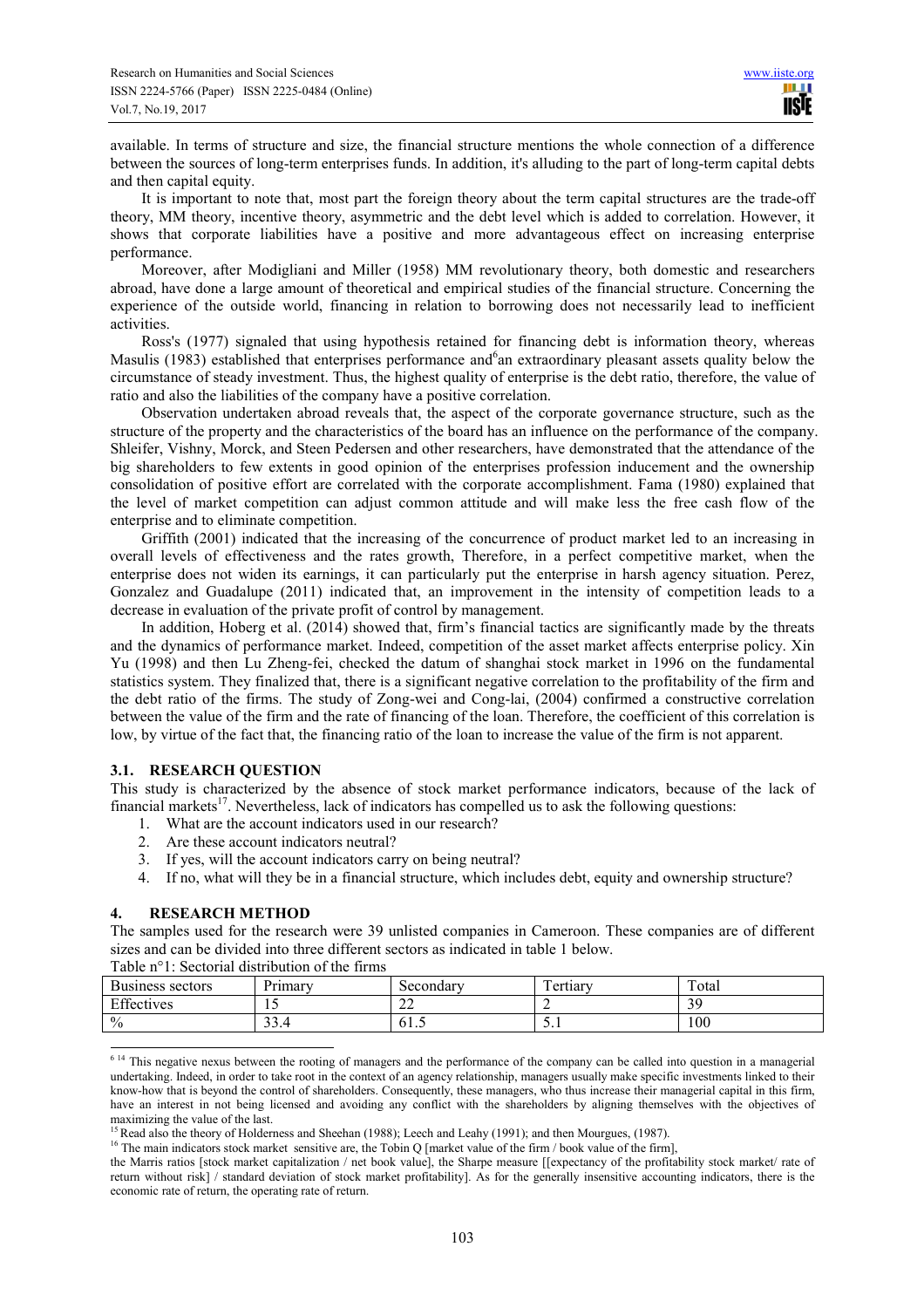Exclusively, quantitative data were issued by the Statistical Statements and Tax Declarations {SSTD} of the companies and filled with the Direction of the Statistics and National Accounting {DSNA}. The data has to do with the exercises undertaken during the years stated;  $2013/14$ ,  $2014/15$ ,  $2015/16^{19}$ .

The hypothesis, definition of the variables and then the presentation of the analysis model are the main points of this methodology.

## **4.1 HYPOTHESIS**

With regard to the predictions of the theory and taking into account the context within the financial market pertaining to this study, the following two hypotheses were formulated.

HI: The enterprise performance in Cameroon is positively sensitive to the high concentration of capital. Indeed, Jensen and Meckling (1976) show that spread out shareholding cannot play a positive role effect on performance if the financial market is very active.<sup>20</sup> obviously, in the case of its absence, it is logical to predict a concentration of capital for an internal and strong monitoring, and favourable performance.

H2: The financial debt doesn't explain anything in company performance. Without financial market, potential creditors would be reluctant and enterprises with low debt ratio will either perform or otherwise

## **4.2 THE DEFINITION OF VARIABLES**

From our secondary databases, we calculated variables of performance and on the other hand, we calculated the variables of financial structure or explanatory variables of performance.

## **4.3 THE PERFORMANCE VARIABLES**

The current debate about the measure of performance is based on two approaches: the shareholder approach that suffers from a partiality, and the partnership approach that is difficult to quantify<sup>21</sup>. In fact, the first, set as an objective of the firm seeking for a value that allow shareholders who are considered to be unique responsible to have the rights residual decision-making to make profits, i.e. the rights of no specified elements, and then written in contracts. The second assign the rights of these residual decision-making to all providers of resources by setting as a goal of the company, and the achievement of a shared value by all stakeholders [Manager, employee, customer, provider, creditor, shareholders, public]<sup>22</sup>. Therefore, most of the empirical works mentioned above have singled out the indicators of performance related to the remuneration of the shareholders of those relating to the overall value of the company.

According to this logic, and in view of realities and the constraints associated with the availability of the data, we considered two performance ratios which are: Operating Result/ Equity; the ORE Added Value / Turnover; the AVT.

#### **4.4 THE VARIABLES OF FINANCIAL STRUCTURE**

We have identified five variables related to the debt- equity arbitration, to the investment policy, and to the ownership structure. However, the variable V5 relative to the ownership structure and which respect the procedure of measurement of the concentration of capital<sup>23</sup> is subdivided into three variables depending on whether the concentration is low [L51], medium [M52], or high [H53].

Below are the variables:

V1: DLMT/E long debts and medium term / equity  $^{24}$ V2: STD/TA short-term debts  $25/$  total assets V3: GI/TA gross immobilisations / total assets V4: GI/LTDMT gross immobilisations / long- term debt and medium term L51=M/C if  $M/C < 20$  percentage [%]  $= 20$  percentage  $[%]$  if C =20 percentage  $[%]$ M52=0 percentage  $[%]$  if M/ C < 20 percentage  $[%]$  $= M/C - 20$  percentage  $[%]$  if M/C < 50 percentage  $[%]$  $=$ 30 percentage [%] if M/C =50 percentage [%] H53= 0 percentage  $[\%]$  if M/C = 50 percentage  $[\%]$  $=M/C - 50$  percentage  $[\%]$  if M/C = 50 percentage  $[\%]$ 

# **4.5 THE ANALYSIS MODEL**

l

We established two models, depending on whether the dependent variable is the result of exploitation on the equity [model 1] or the variable is the value added on the turnover [model 2]. We can therefore write:

<sup>&</sup>lt;sup>7 21</sup>1998. Charreaux defines the shareholder value as the surplus of pension offer to shareholders Compared to their opportunity costs.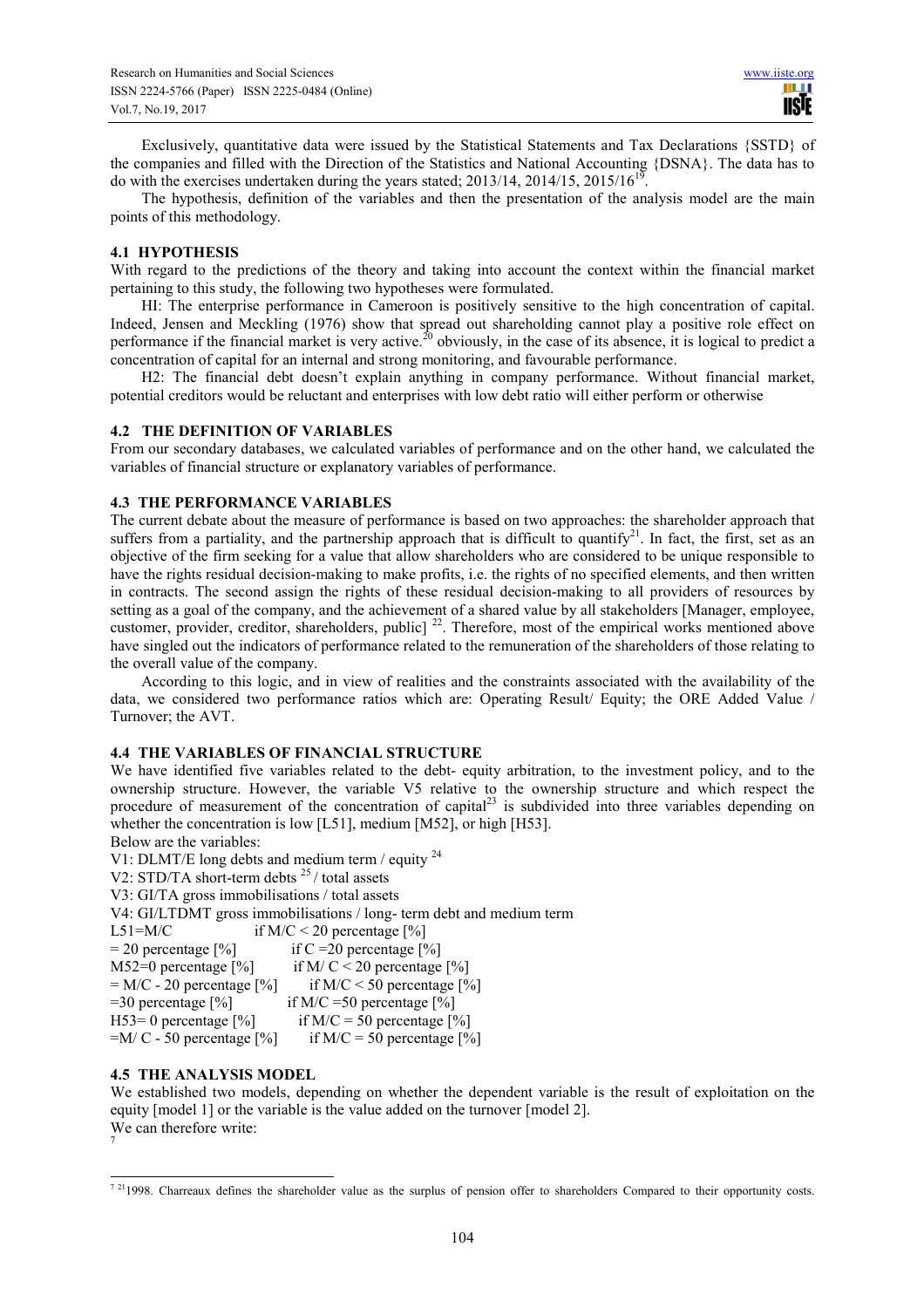Model 1  $\longrightarrow$  ERE= f [V a], a= 1 to 5

Model 2  $\longrightarrow$  VAT= f [V a], a= 1 to 5

After testing the correlations of between the explanatory variables year by year, we performed the multiple regressions<sup>26</sup> for each of the two models on a yearly basis.

## **5. RESULTS**

L

The correlation of Pearson adequate to our quantitative data shows an independence of the explanatory variables, because even the apparently significant correlation to the threshold of 1% between V2 and V3 of the following table 2 is in a whole not considered.

Table n°2: correlation of Pearson at the threshold of 1% between explanatory variables.

| Year    | Variable [s]   | V٦               |
|---------|----------------|------------------|
| 2013/14 | No correlation |                  |
| 2014/15 | No correlation |                  |
| 2015/16 | $V^{\sim}$     | $-0,540$ [0,000] |

The independence between the explanatory variables was established; we continued the study by introducing all in a multiple<sup>27</sup> regression.

About the results of the model 1 are given in the table 3 below

Table n°3: The multiple regression model 1 [ERE is the dependent variable]

| $\mathbf{r}$<br>ear | variable<br>Retained                                                                                                    | $\sim$<br>Model<br>81gn. | Beta        | $R^2$ adjusted | $R^4$ |                                              | DW            |  |  |  |  |
|---------------------|-------------------------------------------------------------------------------------------------------------------------|--------------------------|-------------|----------------|-------|----------------------------------------------|---------------|--|--|--|--|
| 2013/14             | V <sup>1</sup>                                                                                                          | . .                      | 718a<br>-v. | 0.465          | 0.536 | $\overline{\phantom{0}}$<br>$\sim$ 1<br>.011 | $ -$<br>1.741 |  |  |  |  |
|                     | $\cdot$<br>$\cdot$ significant at threshold 5%.<br>$TN^{\Gamma}$<br>$1\%$ : b: .<br>significant at threshold<br>a.<br>. |                          |             |                |       |                                              |               |  |  |  |  |

| .             | .                                                     |                        |   |       |       |       |       |  |
|---------------|-------------------------------------------------------|------------------------|---|-------|-------|-------|-------|--|
| 2014/15       | $\sim$<br>variables are significant<br>No explanatory |                        |   |       |       |       |       |  |
| 2015/16<br>10 | $\mathbf{V}$<br><b>__</b>                             | 798a<br>$\mathbf{U}$ . | а | 0,354 | 0.256 | 5,614 | 1,787 |  |
|               | $T$ $T$ $\cap$                                        | 0.472 <sub>b</sub>     |   |       |       |       |       |  |

Model 2 results are given in the table n° 4 following.

Table 4: the multiple regression according to the model 2 [the VAT is the dependent variable]

| Retained variable | <b>B</b> eta       | Sign. Model | $R^2$ | $R^2$    |       | DW    |
|-------------------|--------------------|-------------|-------|----------|-------|-------|
|                   |                    |             |       | Adjusted |       |       |
| V2                | $-0.415a$          | b           | 0,326 | 0.254    | 3,206 | 2.161 |
| V3                | 0,311b             |             |       |          |       |       |
| V5.3              | 0.331b             |             |       |          |       |       |
| V2                | $-0,448a$          | a           | 0,434 | 0,347    | 5,044 | 2,218 |
| V3                | 0.372 <sub>b</sub> |             |       |          |       |       |
| V5.3              | 0,406a             |             |       |          |       |       |
| V2                | $-0,702a$          | A           | 0,484 | 0.405    | 6,179 | 1,817 |
|                   |                    |             |       |          |       |       |

TN: a: significant at threshold 1%; b: significant at threshold 5%.

In view of Table 3, the variable V1 is the only variable that, in 2013/14, explains in inverse way the variable ERE with a threshold of 1%. In other words, there is a negative relationship for this year between the debt rate and the riches of shareholders. Thus, the indebtedness appears as a hindrance to the blossoming of the

Charreaux and Desbrieres (1998) define the partnership value as being 'the difference between sales evaluated at the price of the opportunity and the sum of the opportunity costs for the different contributors'

<sup>22</sup> Several differences can be detected between the two approaches which are however closer that separate.

a) The shareholder approach privileges the finance then the partnership [stakeholder] approach considers the company as a conjunction of tangible and intangible resources.

 $^{24}$  Equity includes share capital, reserves, carry-forwards and equipment subsidies. They may be lower for a given period to the

share capital in the event of significant carryovers to new deficit anterior.

<sup>25</sup>The short-term debt includes supplier debts, bank overdrafts; value added tax and other indirect taxes payable.

<sup>26</sup> Almost all of the above empirical studies have used the multiple regressions with Pearson correlation tests [Charreaux and Demsetz, and then Lehn and Djalassi ...]..

b) In the first the shareholders are the only ones whose in the random remuneration occurs last, after all the other partners have been remunerated at their cost of remuneration or of opportunity established in the competitive market of each resource contributed.. Performance therefore appears to be the only way for remunerate, also the shareholders at this cost. The second calls into #question those residual decision-making rights attributed only to shareholders. Indeed, all partners bear the residual risk because a loss of employment [manager, employees] or customer / supplier [supplier, customer, and creditor] entails a loss of remuneration from the once formerly well-valued experience. As an example, in terms of the specific human capital of employees, The study by Topel R., [1991] shows that the loss of employment costs an employee 10-15% lower remuneration in the new job as a result of idiosyncratic and systemic risks.

The shareholders' contribution is marginal according to the partnership approach because they can diversify their risk by cession, transferring or negotiating their divisible securities. This is not the case for other stakeholders.

<sup>&</sup>lt;sup>23</sup> We adopted the concentration measure of Dielassi M., [1996] and Charreaux G., [1991]. 30% and 50% correspond to the minority and the majority of blocking in France 20% is arbitrary for the authors but remains the threshold from which the service of Industrial Statistics in France considers the acquisition of foreign holdings.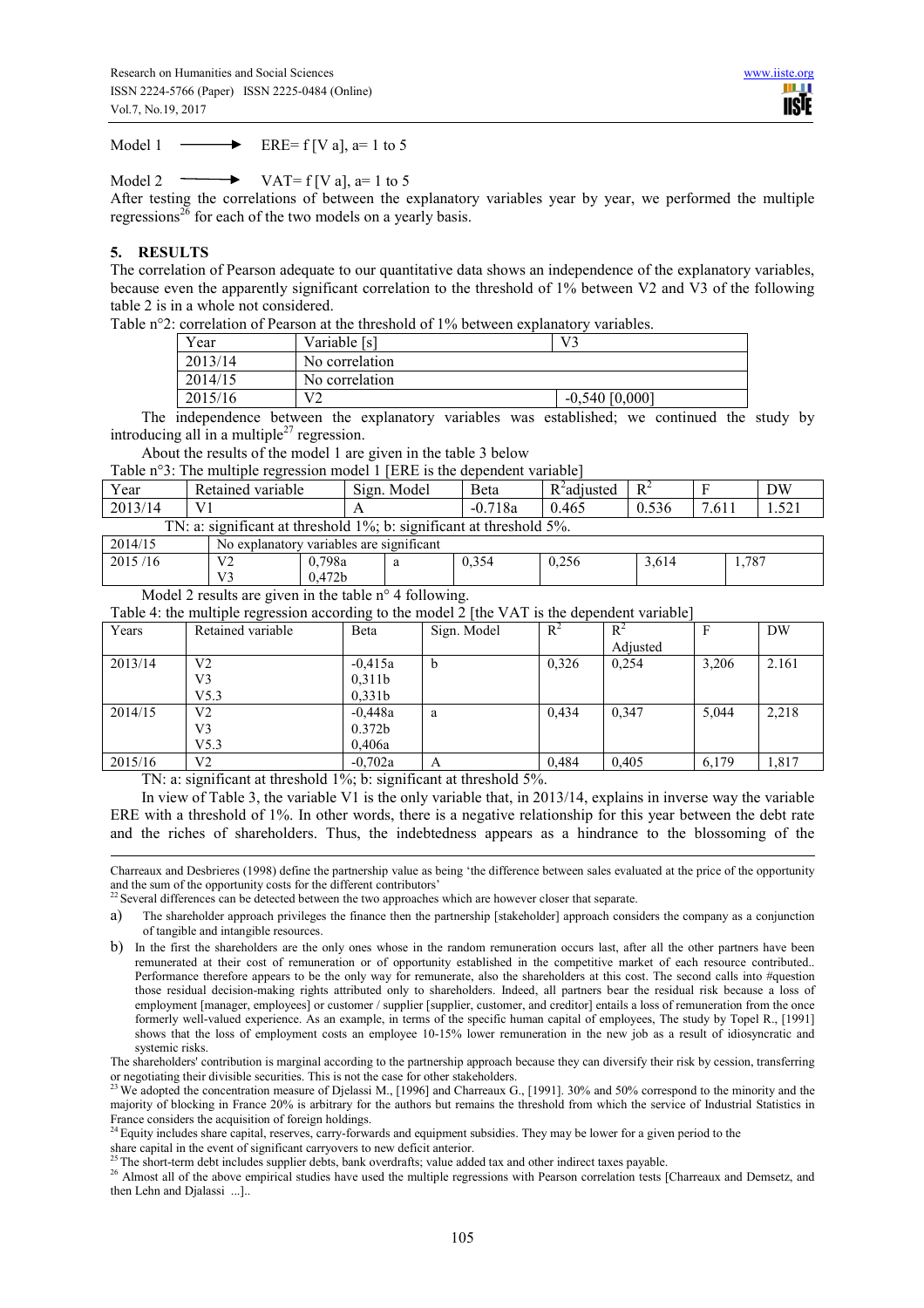shareholders. With the absence of the financial market, the increase of the debt rate leads to a financial extraversion of the firm which has no disciplinary impact [No reduction in agency costs of equity] but on the contrary, it leads to cost [interest and miscellaneous charges related to the debt] which are unfavourable to the remuneration of equity. In 2014/15, the riches of shareholders were completely independent of the financial structure.

However, in 2015/16, there were debts exploitation [V2] and fixed assets [V3] which positively explained the richness of shareholders. The former, constituting of short-term means of financing [supplier debts, value added tax (AVT) and other indirect tax to be paid, bank overdrafts ...) in view of their importance. This would lead to an increase in the economic profitability [and thus a positive financial leverage effect] following the acquisition of the new immobilizations.

Table n° 4 shows the overall richness of the company and these:

<sup>8</sup>Sensitive, in the opposite way, to operating debts [V2], indeed, the coefficients of V2 are all negative, increasing the absolute value between 2015 and 2016 and significant at the threshold of 1%. Short-term debts are thus destructive of value. About the basic data, these debts are in most case superiors to the circulating assets. The resulting in a financial imbalance, both at the level of the Working Capital Fund, as well as the need of Working Capital fund<sup>28</sup>.

- Weakly sensitive to gross immobilizations  $^{29}$ . At 5% threshold, the increasing of gross immobilizations led to increase overall performance between 2014/15 and 2015/16 (respective coefficients of 0.311 and 0.372). By observing the raw data, we notice that this increase in gross immobilizations results from the acquisition newer products.
- − Sensitive to high concentration of capital, [V53], 5% threshold in 2015/16 and 1% threshold in 2016/17 with respective coefficients of 0.331 and 0.406. The high concentration, as a means of internal control with the absence of the financial market, proves to be relatively effective in creating other value of the firm financial structure.

In total and notwithstanding these few insignificant relationships on the whole Companies in Cameroon argued that, the neutrality of accounting indicators of the performance vis-à-vis the better understand this reality, it is necessary to analyse successively the structure of the debts and that for ownership of the companies studied.

*The analysis of the structure of the financial debts of the companies studied.*  It emerges from two observations that:

l

- 1. Companies in Cameroon tend to finance with minimum financial debt. Over the three years, financial debts represent barely 35% of own funds. In addition, of the 39 enterprises, financial debts are zero for 14 companies in 2013/14, for 13 in 2014/15 and for 16 in 2015/16. The major industries are the most concerned [10/14 in 2013/14, 10/13 in 2014/15, 12/16 in 2015/16], especially when they are on foreign control firms [9/14 in 2013/14, 8/13 in 2014/15, 8/16 in 2015/16].
- 2. the banking financial system being in permanent restructuring following an economic crisis, the lack of mutual trust between the environment and banking, amplified by a growing informational asymmetry, the debtor's high rates and instability of shareholders and executives of banks, among others, cannot favour a intermediate indebtedness.

Long-term financial debt is therefore neutral in the exploitation of the performance because the shareholders, to control internally and to share without annuities referee, prefer an equity financing. We can speak, conversely of Modigliani and Miller, of a zero-debt financing with respect to the opacity that the ownership structure represents. The theory of MM and the results obtained in Cameroon are not however contradictory thus the first concludes in an environment with financial market and the latter in a context without this market <sup>30</sup>. Hypothesis 2, according to which the financial debt does not explain the performance of the enterprise, is thus validated.

The theory of MM and the results obtained in Cameroon are not however contradictory thus the first concludes in an environment with financial market and the second with a context without this market <sup>30</sup>. In view of hypothesis 2 which said that the financial debt does not justify the performance of the enterprise, is so confirmed.

 $827$  in all the companies in the sample, there is a high concentration of social capital. These results in the constancy of the variables V51 and V52 with respective values of 20 and 30 and the non-zero values of v53. For this reason, the SPSS 10.1 software used has delete the variables  $V51$  and Xz52 in the analysis of the two models [see appendix]

<sup>&</sup>lt;sup>28</sup>The short-term debt being greater than the current assets, the permanent capital is lower than the fixed assets and the working capital is negative. On the other hand, instead of a working capital requirement, there is a surplus in working capital because the short-term debts exceed the inventories and operating receivables.

<sup>&</sup>lt;sup>29</sup>The immobilizations used in this work are raw. On the plan of a financial analysis, they show an advantage over a net valuation because the amortizations are, among other things reason, means of previous financing prior to the replacement of the tools of production for which they were constituted.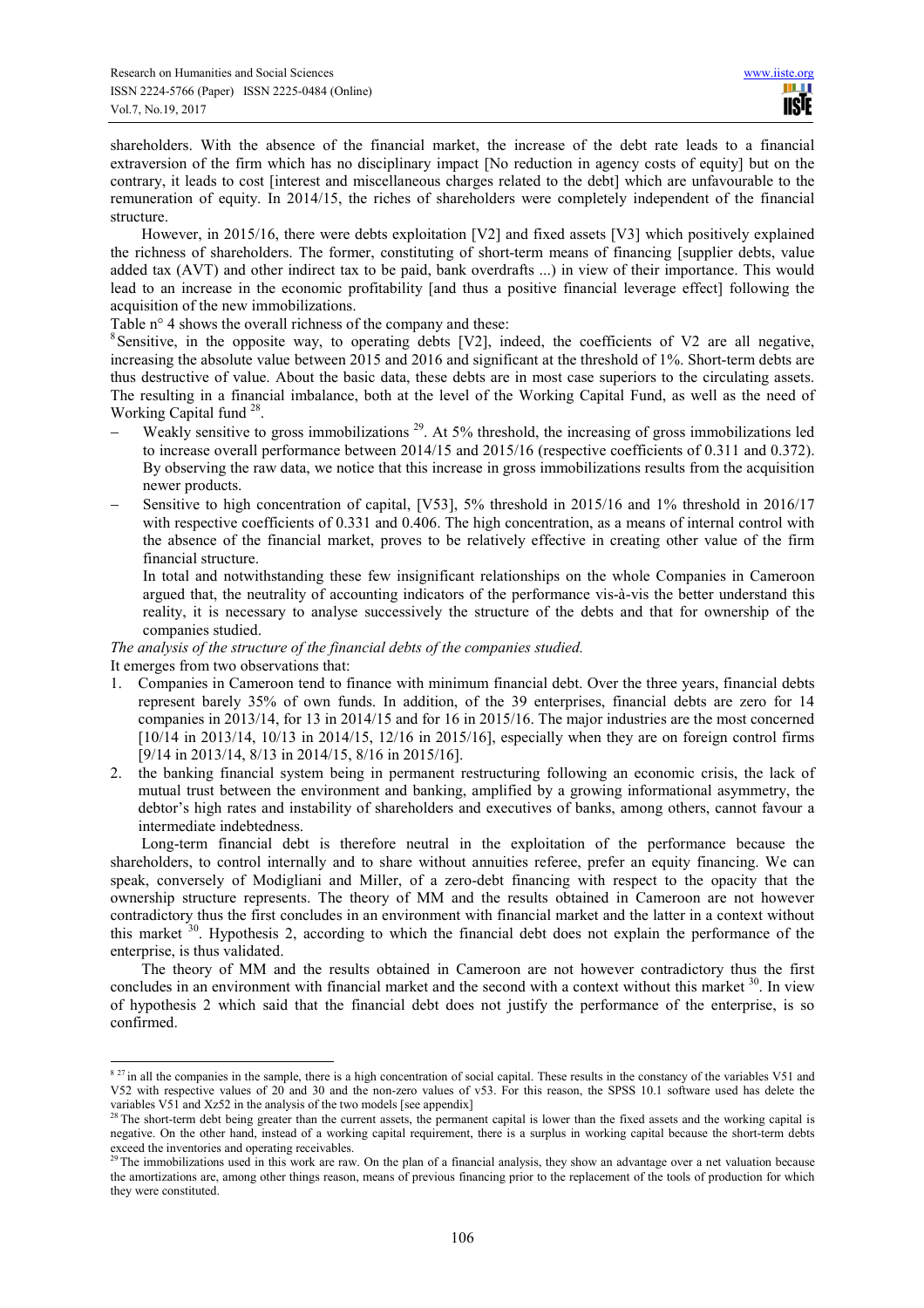#### *The analysis of the ownership structure*

It is done in terms of concentration and the identity of the main shareholder. The banking financial system being in permanent restructuring followed by economic crisis, the lack of mutual trust between the environment and banking, amplified the growing informational asymmetry, the high rates of debtors and instability of shareholders and executives of banks, among others, cannot be in favour of intermediate indebtedness. Longterm financial debt is therefore neutral in the exploitation of the performance because the shareholders, to control internally and share without annuities referee, prefer a financing equity.

We can speak, conversely of Modigliani and Miller, of zero-debt financing with respect to the opacity that the ownership structure represents.

In term of concentration if there is a common trait feature of enterprises studied, it is the high concentration of social capital in the hands of a single shareholder. indeed, V53 being non-zero and its average over the three years being 33.75%, this means that, with average, the principal shareholder of the sample holds  $83.75\%$ <sup>31</sup> of the capital. In addition, more than 50% of the companies, the principal shareholder owns more than 90% of the capital with minority shareholders holding less than  $2\frac{9}{3}$ . This reinforces the forecasts of Jensen and Meckling according to the diffusion of capital which is favourable only in the presence of a very active hypothesis 1, that the firm's performance in Cameroon is positively sensitive to concentration of capital, is confirmed about as the overall value of the company but is not valid for the richness of the shareholders in terms of the identity of the main shareholder.

 $^{9}$ The last is either a foreign private enterprise or a natural or legal person of Cameroonian nationality. In the case of a foreign company, the share of the capital is at least 95%. This company, which is generally multinational, is at default to a disciplinary financial market and controls the management of its subsidiary by the group's internal market. When it comes from a private person Cameroonian, the enterprise is more assimilated to a family<sup>33</sup> who maintains its network of trust through an umbilical or relational<sup>34</sup> core whose stability depends on the level of the company's control, reflection of its social share.

#### **6. DISCUSSION**

Our study reveals several subjects which can be discussed.

Taking the case of tontine in to consideration, Cameroonians don't appreciate the tontine and don't recognize it as community's correspondent customs and also the stock exchanges value of Douala and Libreville do not offer liberal opportunities of financing disintermediated trade-off. A subsidiary in Cameroon reacts to the financial market at the headquarters or the one of the receiving territory. In other words, there is an impact of the Douala stock exchanges on financing of the interim operations of the local subsidiaries. The distribution of capital between equity and borrowed funds is not a problem and the companies take enough risk to invest with financial means.

This research presents some limitations which are related to the sample size and its sectorial distribution in respect to the limit number of variables and the years of study. These limitations are as a result of data unavailability and also, debts are the only factor which allows the enterprises to increase their assets and the lack of debts can have bad impact on the enterprises.

#### **7. CONCLUSION**

The objective of this research is to appreciate the discriminating character of the financial market in the behaviour of organizations in areas of financing choices. If the stock-market of the performance indicators (Tobin's Q, Marris's ratio, Sharpe's index, etc.) are sensitive to financial debt and to the concentration of capital in a financial market context, the two main results, far from deviating from these conclusions, are confirmed in a l

<sup>&</sup>lt;sup>9 30</sup>The economy due to the tax deductibility of financial expenses, which remains valid in Cameroon, would be less important than the costs generated by a bank indebtedness in a optics or the bank do not discipline in any way the managers of the enterprise eventually indebted. <sup>31</sup>This figure is obtained by adding the three averages of 20% of 30% and 33.75% respectively for V51, V52, V53; V51 and V52 being

constant and equal to 20 and 30% during the three years of study.

<sup>&</sup>lt;sup>32</sup> The presence of strongly minority shareholders denotes the strategic value of such shareholders who are either private national when the principal shareholder is a foreign private company or the latter when the principal shareholder is a private Cameroonian. The minority shareholder has a strategic investment that the surplus on the investment value materialise recherché complementarity and that stabilizes the structure of property (For more details on the strategic of the minority shareholder value, we can see the authors Caby and Mestre 2001 pp.  $10 - 14$ 

Furthermore, in these so-called company controlled transfers of wealth was the majority shareholder by rooting of leaders (Johnson S. et al, 2000, speak of siphoning) does not prevent not to heavily minority shareholders of stay as long as too long in the business their objectives generally non-financial resources related to organizational learning, the diffusion of a new technology a... will be achieved (Hamel G. et.) 1989, etc.

 $33$  Mtanios and Paquerot 1999 show that the concentration is an effective way to control because if dispersal of the shareholder, in the context French, individual shareholders behave in stowaways

<sup>&</sup>lt;sup>34</sup>Allouche, and Amann 1998, p. 144 talk about company familiste or to society of defiance, for the mean of a society whose family is the basis of economic organization. In Cameroon, generally, principals have relationships of family or ethical with shareholder private Cameroonian citizenship.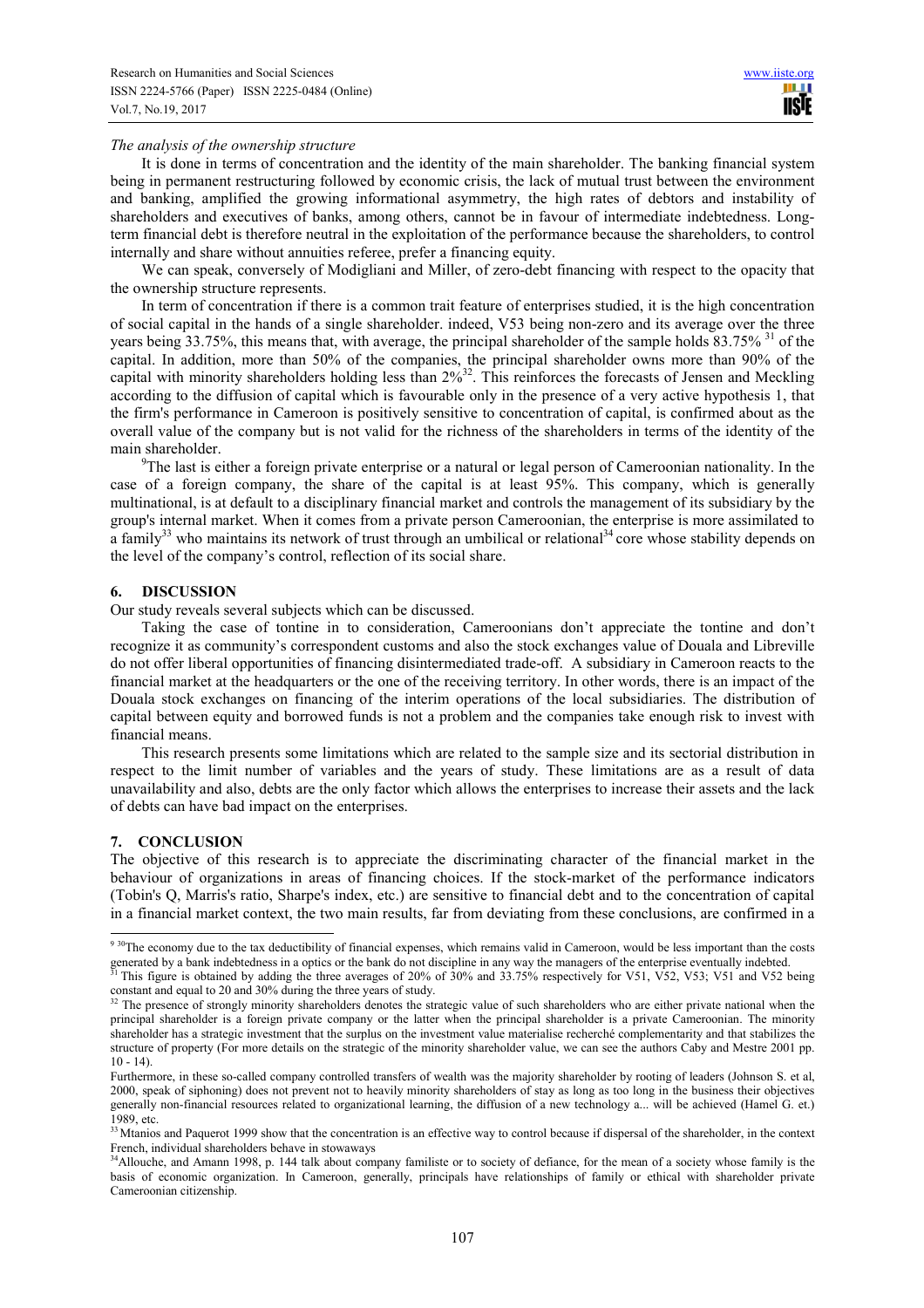context without financial market like Cameroon.

It was discovered that, indebtedness has no influence on the performance of companies, whether in terms of enriching the shareholders or in terms of the overall value of the company. The concentration of capital has positive effect on the overall value of the enterprise compared to the theory and the empirical works, in this regard, our results are different but corroborates.

Moreover, we can notice that the absence of the financial market is at the origin of the lack of stock-market indicators of the performance, which is formerly sensitive to the financial structure and the ownership structure in the first works. In addition, the wealth of shareholders would therefore happen by the appropriate adjustments of their portfolio in the financial market by diversification of their risk, propitious to additional gains. By detain global shareholder value, the theory of neutrality exceeds the overall value. Therefore, there is a relative convergence between the high concentration of capital and performance.

Companies in Cameroon that have large subsidiaries, foreign groups or companies under the right-of-way of Cameroonian family are strongly concentrated and refractory to the financial indebtedness. We can always speak of hierarchical financing at self - financing almost sufficient in a situation where the financial debt is marginalized and the issuance of new shares non – existent in view of the constancy of social capital and the stability of the ownership structure. Generally, this study confirms the discriminant character of the financial market because without stock-market indicators the financial structure cannot explain the performance.

## **8. RECOMMENDATIONS**

For future research, we advise to meet most of the tontine groups which finance Cameroonian family enterprises to check their financial report. This action will contribute to avoid many errors and to get more appropriate data. The procedure of getting a credit is very important, so it will be useful to meet the shareholders to discuss about the actions used to recover all their funds.

Again, future research can also include the enterprises financing by public sector and the comparisons between the two sectors can help the enterprises with real problems. It will be important to work on the impact of Douala stock exchanges on financing of the interim operations of the local subsidiaries. The research could be extended to Yaounde, which is the capital of Cameroon.

#### **REFRENCE**

L

- Allouche J., Amann B (1998) Gonfidence: an explication of the performances of family enterprise. *Economies and societies, Management Sciences Series, no 8/9, p.129-154.*
- Adam Smith (1776). The Business of Nations, *the Cannan Edition in New York.*
- Means C.G. and Berle A.A. (1932) *Intimate Estate and The New Corporation,* MacMillan, New York..
- Caby J., Hirigoyen G. 2001, value creation of the enterprise, 2nd issue of publication, *the Economica-Paris, p.197.*
- Charreaux G. (1991), Ownership organisation, agency relationship and financial performance, *Economic Review, n°3, p.521-552.*
- Desbrieres P. and Charreaux G. (1998). 'the Enterprise administration: partnerships worth opposite to stockholder worth', *Economic, Accounting, plan. Volume. 1. N° 2, p. 57-88*
- <sup>10</sup>Charreaux G. (1991), 'The organization of the performance of the firm's commercial centre and the Bank',  $N^{\circ}$ *34, p. 46-54*...
- Lehn K. and Demsetz H. (1985) 'The organisation of the Corporate possession of property: Originator and Results', *the Journal of Political Economy,* N°6, page.1155-1177.
- Djelassi M. (1996) "Organisation of ownership, agency relationship and performance of French firms" *Journal of society Statistics of Paris*, *V. 137, No. 3, page n°.51-77.*
- Glais M. (1984) the financial diagnosis of the company, *Economical, Paris*.
- Goffin R. (1999) Principles of modern economic, *2nd publication, Economical-Paris, page. 664.*
- Hamel G., et al. (1989), 'work together accompanying your contestant and then victory', *the Review of Harvard Business, page.133-139.*
- Raviv A. and then Harris M., (1991), 'The Approach of Principal Organization' *Journal of Finance,* tome *n°46, page.297-355.*
- Pyle D and then Leland H., (1977). 'Financial Intermediation, of Information Irregularity and Commercial Organization', *the Journal of Finance, tome. 32, n°2, page.371-384*

Meckling W.H. and Jensen M.C., (1976). The Approach of the Companies Management conducting, Property,

<sup>&</sup>lt;sup>35</sup> Where the capital is not detained at 100% by only one, it is strongly shared of disproportionate between the Cameroon and foreigners. If the majority shareholder is Cameroon, the minority is stranger and vice versa. In 5 company studied, the minority shareholders have to up to 0.5% of the capital; in 6, they have between 0.5 and 10%. The stability of a structure of property is a sign of complementarity and intangible contributions of minority shareholders and reflects a win-win game between the various shareholders.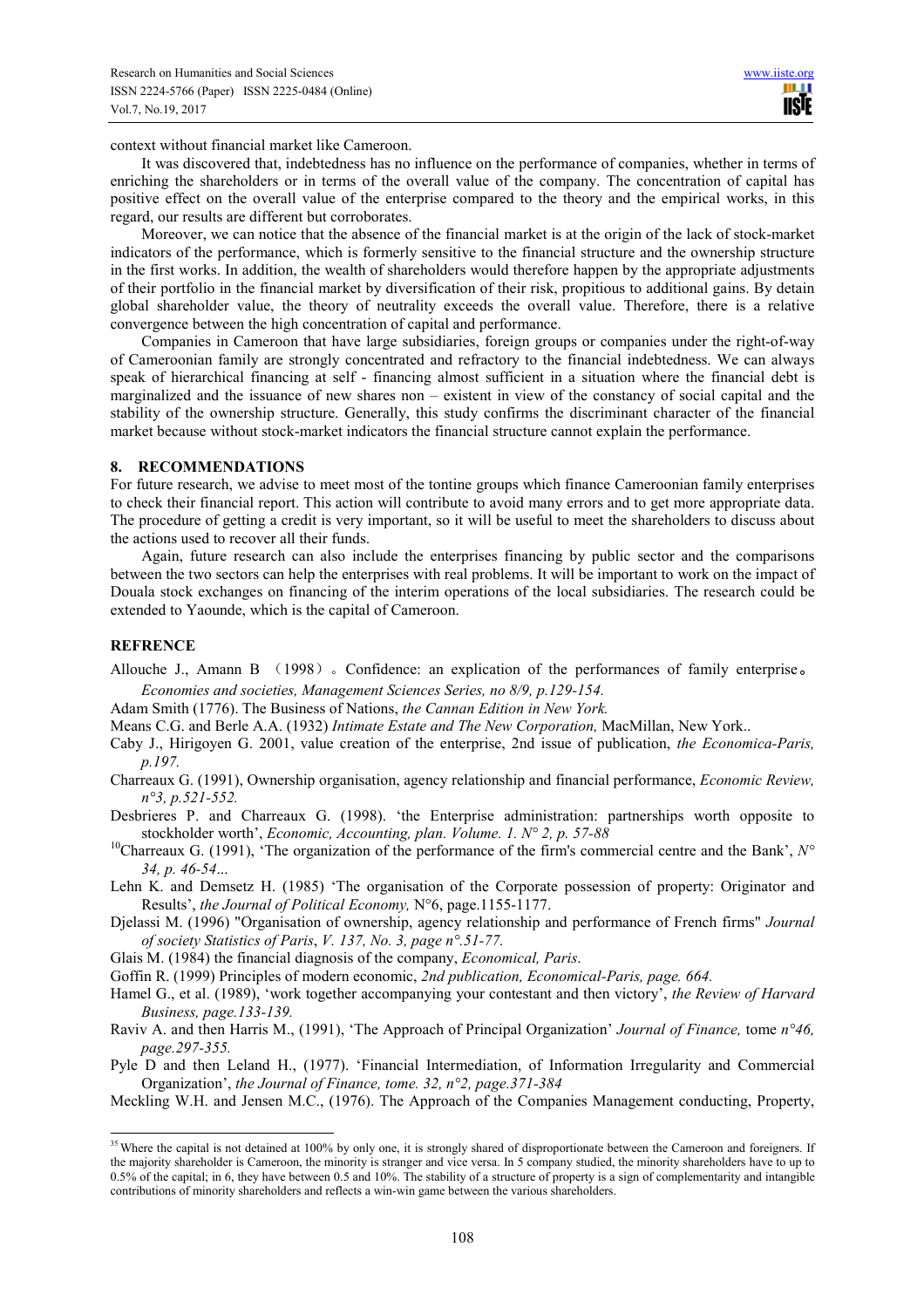Form and Organization Price' *Financial and Economics Journal, v.3, page. 305-360*

- Sheenan D.P and Holerness C.G., (1988) The Mission of Plurality Shareholders in Advertising Tenuous Cooperation An Utilization Examination and Determination',*Financial and Economics Journal, N°20, page.317.*
- Leech D., Leahy J. (1991) .Property Form, Command Type Categorization and The Accomplishment of Abundants British Firm' *The Journal of Economic, volum.101, page.1418-1437*
- Jobard J.P. and Hirigoyen G., (1997) 'Financing of the company: recent evolution and new prospects', *In Encyclopedia of Management, 2eme edition, Economical, Paris, page.1356-1373.*
- Johnson S, et al. (2002). covered passageway' *Review America Economic, v. 99, page.22-27.*
- Hyafil A., (1995). 'Financial structure: distinct theories, choices that converge ", *Journal of Management, page.55-64.*
- Kester C. (1986), 'The Capital Property Form: A parallel of US and Japonese production Business Organization' *Financial Management, n°15, p.5-16.*
- Ghellin E and Jacquemin A., (1978) 'Property, control and profitability of larg French companies' ,Journal of Political Economy, *Vol. 18, n°3, page.383-403*
- Williamson O.E (1988). The Enterprise Governance and Enterprise Finance' *the Journal of Finance, V.63, n°3, page. 567- 591.*
- Ross S.A. (1977). 'The Resolution of Monitory Form Motivation-Indicated Theory' *Bell Journal of Economics*, *N°8, page.23-40.*
- Topel R.C. et al (1991). 'Wages Rise with Job Seniority, Specific Capital, Wages and Mobility' *Political and Economic Journal*, *V. 99, N°1, page, 145-176.*
- Zingales L. and Rajan R.G., (1995). 'what do we hear undertand in this principal form? Few proof From worldwide Datum' *Finance Journal*, *Volume.50, Number 5, page, 1421-1460.*
- Modigliani F., Miller M.H. (1963). the Price of the essential: a Correction and Allied Revenue Tax, *Journal of American Economic* .V. 53, N°3, page.433-443.
- Modigliani F., Miller M.H. (1958). 'The Approach of the Placement and The Price of Capital Corporate Finance',*Journal American Economic., V. 68, N°3, page.261-297.*
- Morck R. Schleifer A., and then Vishny R. W. (1988). Organization Property and Market Appraisal: An Practical Examination and Determination, *Financial and Economics Journal, V. 20, page.293-315.*
- Myers S., Majluf N. (1984). Placement Decision though the Companies Has New Financier Doesn't Have and Corporate Financing', *Financial and Economics Journal, N°13, page. 187-221.*
- Majluf N. and Myers S., (1984), 'The Principal Organization of the Puzzle', *Review of finance, V.39, N°3, page. 575-221.*
- Mtanios R., Paquerot M. (1999). 'Property structure and underperformance of firms on the spot market of an empirical study, the second market and the monthly settlement' Finance, Control, Strategy, *V.2, N°2, page. 157-179. .*
- Mourgues N. (1987). 'For the economic profitability of the companies is it dependent on the structure of distribution of capital? A test verification of agency costs', *Orleanais Institute of Finance*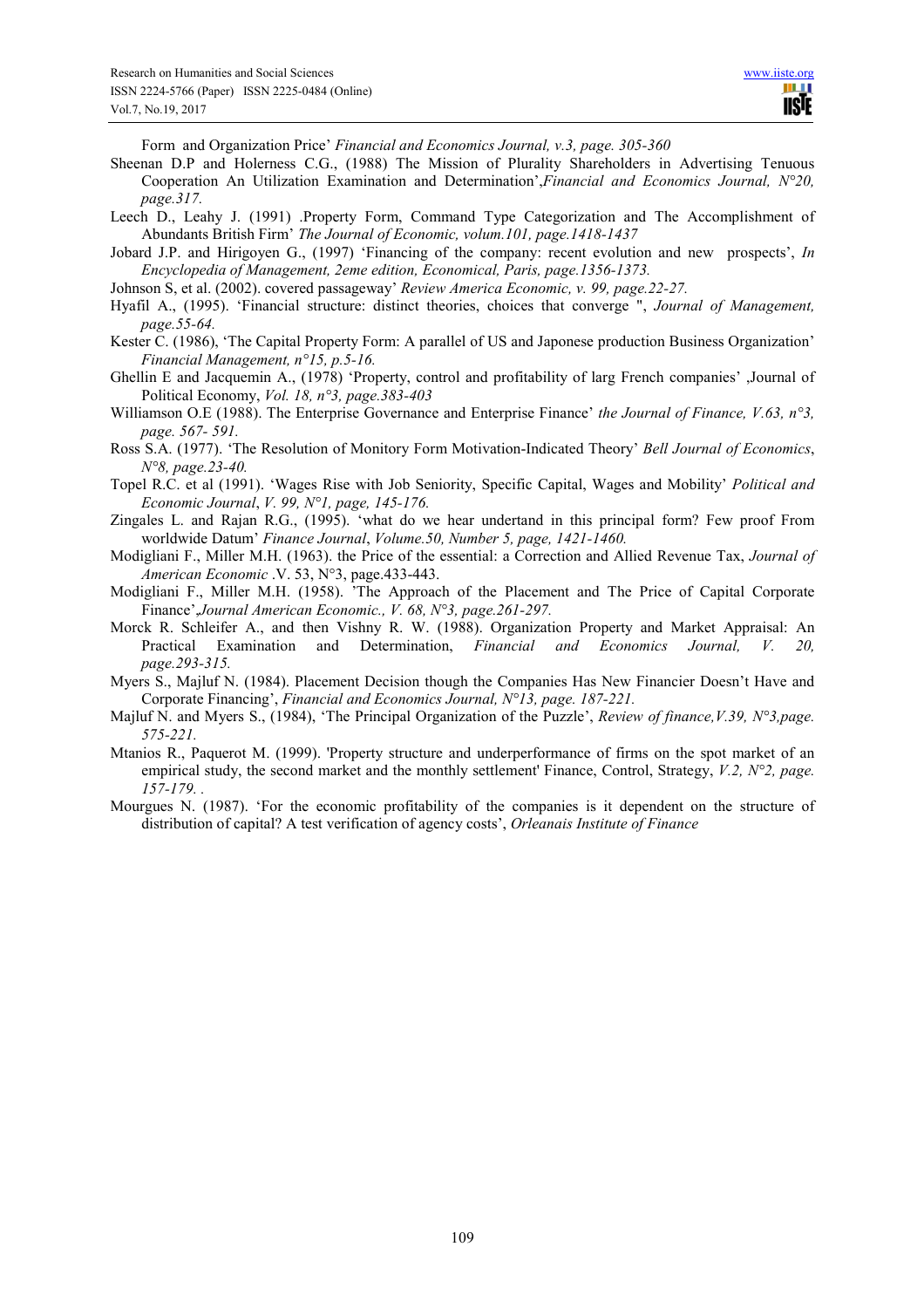# **ANNEX (MAIN RESULTS)**

Regression 13/14 the ERE and the dependent variable.

Warning

TN: for both models, the following variables are constants or have missing correlations: V5\_1, V5\_2, they will be deleted from the analysis.

| Summary of the model $[a, b]$                                                                 |                                   |                                                                                                |       |                         |                                 |                      |           |                                                    |  |  |  |
|-----------------------------------------------------------------------------------------------|-----------------------------------|------------------------------------------------------------------------------------------------|-------|-------------------------|---------------------------------|----------------------|-----------|----------------------------------------------------|--|--|--|
|                                                                                               | R                                 |                                                                                                | R-two | $R-$<br>two<br>adjusted | Standard<br>estimation<br>Error | Change<br>statistics | in<br>the | <b>Statistic</b><br>of<br>Durbin -<br><b>ATSON</b> |  |  |  |
| Model                                                                                         | $Year=$                           | Year<br>$=$                                                                                    |       |                         |                                 | Variable             | ddI       | Year<br>$=$                                        |  |  |  |
|                                                                                               | 2013/14                           | 2013/14                                                                                        |       |                         |                                 | of <b>F</b>          | 2         | 2013/14                                            |  |  |  |
|                                                                                               | [selected]                        | [no selected]                                                                                  |       |                         |                                 |                      |           |                                                    |  |  |  |
|                                                                                               | $731$ [a]                         | 006                                                                                            | 535   | 466                     | 27446220634992                  | 7.612                | 34        | 1,520                                              |  |  |  |
|                                                                                               |                                   | a: Predicted value: [constant], $V5/3$ , $V1 = 10/8$ , $V3 = 11/7$ , $V2 = 9/10$ , $V4 = 8/11$ |       |                         |                                 |                      |           |                                                    |  |  |  |
| b: Unless otherwise stated, statistics are based only on observations for which YEAR= 2013/14 |                                   |                                                                                                |       |                         |                                 |                      |           |                                                    |  |  |  |
|                                                                                               | c: dependent variable: $Y1 = 3/7$ |                                                                                                |       |                         |                                 |                      |           |                                                    |  |  |  |

Only the variable V1 is significant at the threshold of 1% with a standardized coefficient of 0.781.

# Regression 14/15 ERE and the dependent variable.

|       | R                                 |                                         | $R-$<br>two | $R-$<br>two<br>adjuste | Standard<br>estimation<br>Error                                                                | in<br>Change<br>statistics | the      | Statistic of<br>Durbin<br><b>ATSON</b> |
|-------|-----------------------------------|-----------------------------------------|-------------|------------------------|------------------------------------------------------------------------------------------------|----------------------------|----------|----------------------------------------|
| Model | $Year=$<br>2014/15<br>[selected]  | Year $=$<br>2014/15<br> no<br>selected] |             | d                      |                                                                                                | Variable of F              | ddI<br>2 | Year<br>1997/98                        |
|       | $271$ [a]                         | 056                                     | 072         | $-066$                 | 26308899653618                                                                                 | 521                        | 34       | 1,993                                  |
|       |                                   |                                         |             |                        | a: Predicted value: [constant], $V5/3$ , $V3 = 10/8$ , $V1 = 8/7$ , $V4 = 11/8$ , $V2 = 9/11$  |                            |          |                                        |
|       |                                   |                                         |             |                        | b : Unless otherwise stated, statistics are based only on observations for which YEAR= 2014/15 |                            |          |                                        |
|       | c: dependent variable: $Y1 = 3/7$ |                                         |             |                        |                                                                                                |                            |          |                                        |

Summary of the model [a, b]

| No explanatory variable is significant at the threshold of 5%. |  |  |  |
|----------------------------------------------------------------|--|--|--|
|                                                                |  |  |  |

Regression 15/16 ERE and the dependent variable.

| Summary of the model $[a, b]$ . |  |  |
|---------------------------------|--|--|

|                                                                                               | R                                                                                               |           |    | $R-$<br>two | R-<br>two<br>adjusted | Standard<br>estimation<br>Error | Change in the<br>statistics |     | <b>Statistic</b><br>of<br>Durbin -<br><b>ATSON</b> |  |
|-----------------------------------------------------------------------------------------------|-------------------------------------------------------------------------------------------------|-----------|----|-------------|-----------------------|---------------------------------|-----------------------------|-----|----------------------------------------------------|--|
| Mod                                                                                           | $Year=$                                                                                         | Year      |    |             |                       |                                 | Variable                    | ddI | Year                                               |  |
| el                                                                                            | 2015/16                                                                                         | 2015/16   | no |             |                       |                                 | of <b>F</b>                 | 2   | 1998/99                                            |  |
|                                                                                               | [selected]                                                                                      | selected] |    |             |                       |                                 |                             |     |                                                    |  |
| $\overline{1}$                                                                                | 596 [a]                                                                                         |           |    | 353         | 257                   | 1,70383513175                   | 3,615                       | 34  | 1,786                                              |  |
|                                                                                               |                                                                                                 |           |    |             |                       | 035                             |                             |     |                                                    |  |
|                                                                                               | a: Predicted value: [constant], $V5/3$ , $V1 = 8/9$ , $V3 = 10/7$ , $V2 = 12/9$ , $V4 = 11/8$ , |           |    |             |                       |                                 |                             |     |                                                    |  |
| b: Unless otherwise stated, statistics are based only on observations for which YEAR= 2015/16 |                                                                                                 |           |    |             |                       |                                 |                             |     |                                                    |  |
|                                                                                               | c: dependent variable: $Y1 = 3/7$                                                               |           |    |             |                       |                                 |                             |     |                                                    |  |

The variable V2 is significant at the 1% threshold with a standardized coefficient of 0.798 and the variable V3 at the 5% threshold with a standardised coefficient of 0.472..